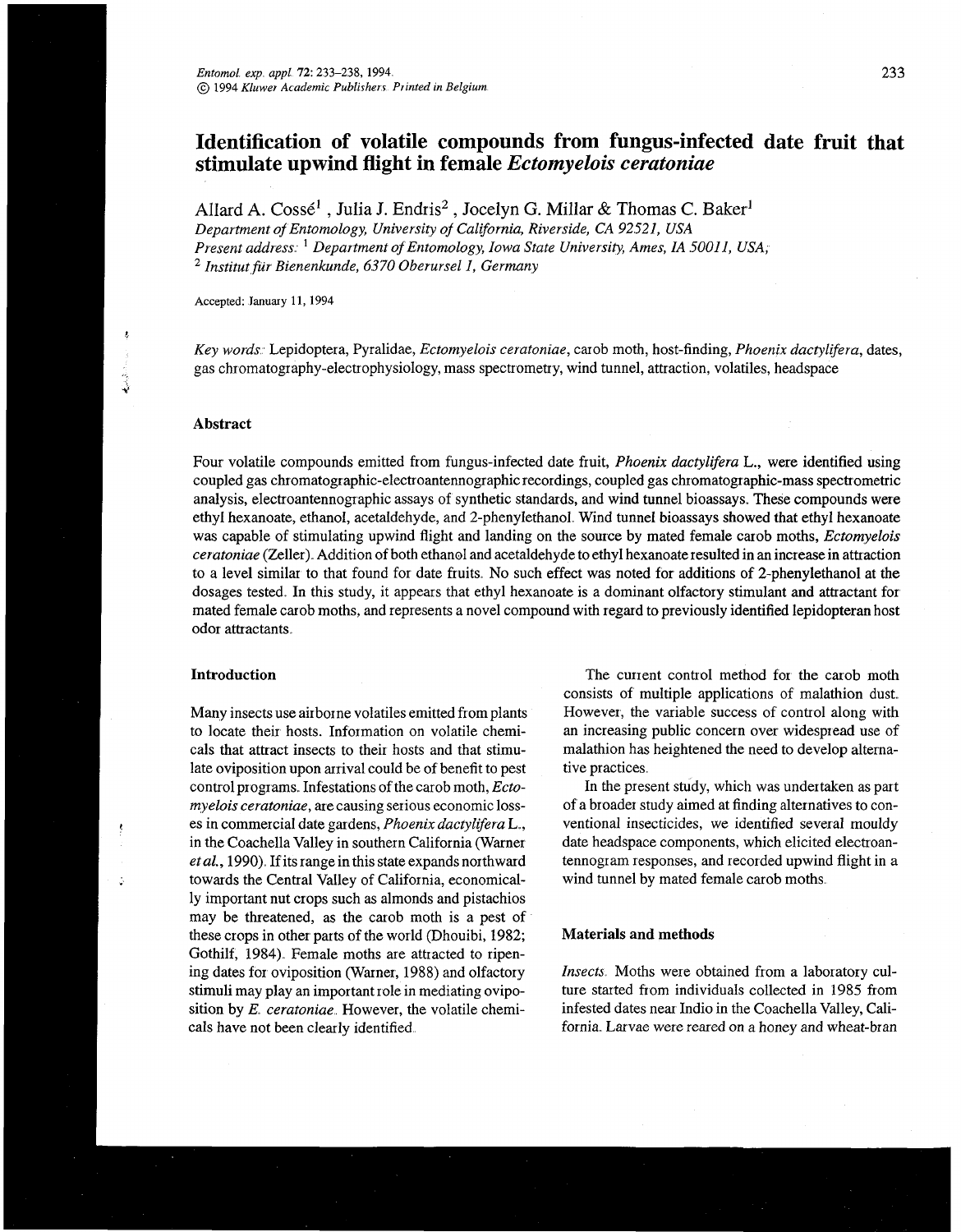diet in 3.8 liter jars (Warner, 1988). To obtain mated females for the experiments, cages containing male and female pupae were placed in environmental chambers at  $25 \pm 1$  °C on a reverse L14:D10 photoperiod regime. The moths had access to a  $5\%$  sucrose solution on cotton wool. Two- to six-day-old females were used for the electrophysiological experiments and 4-5 day-old females for the wind tunnel assays.

*Chemical analysis ojdate volatiles* Date volatiles were obtained from freshly-fallen ripe fruits (variety: Deglet Noor) that had noticeable fungal infections. Dates were stored at  $-20$  °C and thawed for 1 h prior to the start of the experiments. The collection apparatus was a modified version of the one used by Charlton & Card6 (1982), and consisted of two modified ground glass joints (B-55) forming the date-holding chamber. The lower half of the holding chamber was connected to a volatile collector trap and the upper half to an air filter (70 mm $\times$  6.0 mm OD) containing 2 cm of Tenax GC (60-80 mesh, Alltech Assoc Inc , Deerfield, Illinois) The collector trap, used to trap the organic volatiles, contained 20 mg of Super-Q (Alltech Assoc Inc , Deerfield, Illinois) as the adsorbent and was constructed and treated as described by Heath & Manukian (1992) The collector trap and air filter were connected to the holding chamber with 2 cm of Teflon tubing and sealed with Teflon tape. Air was drawn over four dates at a flow rate of 175-200 ml/min for 4 h (22-25 °C). Trapped volatiles were desorbed with  $CS_2 (2 \times 100 \,\mu\text{I})$ and collected in a conical-bottomed microvial before being concentrated to 10  $\mu$ l under a slow stream of  $N_2$ . One-microliter aliquots were injected in splitless mode onto 30 m  $\times$  0.25 mm ID fused silica capillary gas chromatographic (GC) columns, coated either with DB-225 or DB-5 (J&W Scientific, Folsom, California) for analyses by GC-mass spectrometry (GC-MS) and GC-electroantennography (GC-EAG). Column conditions were as follows: He carrier gas flow of 1.5 ml/min, injector temperature 200  $\degree$ C, oven temperature program 1 min delay on inlet purge, 2 min at 80 °C, then 20 °C/min to 180 °C, and flame ionization detector at 230 °C. Simultaneous GC-EAG analyses were performed, using an excised female antenna suspended between two saline-filled glass electrodes, as described by Baker *et a1* (1991) using a Varian Model 3740 GC GC-MS analyses were performed using a Hewlett Packard 5890 gas chromatograph with a direct interface to a Hewlett Packard 5970 mass selective detector (electron impact, 70 eV). To avoid solvent peaks, purge and trap GC-MS analyses were performed

interfacing the GC with a Tekmar 2000 purge and trap concentrator (Tekmar, Cincinnati, Ohio). The conditions for collecting volatiles from three dates on an active charcoal trap were as follows: 6 min purge at room temperature (He,  $20 \text{ ml/min}$ ) and  $4 \text{ min}$  desorb at 180  $\degree$ C with an oven temperature program of 2 min at 0 °C followed by 10 °C/min to 250 °C. GC-MS analyses were carried out with a 20 m  $\times$  0.2 mm ID Ultra-2 capillary column (Hewlett-Packard; equivalent to DB-5 in GC-EAG studies)

*Electroantennogram responses* To examine antennal sensitivity to identified date volatiles, as well as to **<sup>4</sup>** functional groups and carbon chain length, electroantennograms were recorded (Roelofs, 1984) for a series of synthetic standard aldehydes, alcohols and ethyl *4*  esters obtained from commercial sources (see Table 1). On the day of each series of EAG tests, ten microliters of the standards were applied directly to filter paper (Whatman No. 1) strips, or serially diluted in redistilled HPLC grade hexane such that  $100 \mu$ g were applied to filter paper in 10  $\mu$ l of solvent. The filterpaper strips were placed inside Pasteur pipettes (15 cm long). The odor delivery system and recording technique were similar to those described previously (Baker *et al.*, 1991). To allow for possible deterioration of the antenna1 preparation, responses were calculated using a standard stimulus before and after each series of test compounds This standard stimulus consisted of a  $1.0 \times 0.5 \times 0.5$  cm piece of fungus-infected date fruit, which was kept at  $-20$  °C and cut off and thawed for 1 h prior to the start of a particular series of tests. EAG amplitudes were calculated by dividing the amplitude of the EAG generated from the test compound by that from the mean of the standard. Within a particular series of tests, the order in which the test compounds were presented was randomized.

*Wind tunnel bioassays*. Behavioral assays were conducted in a 3.5  $\times$  1.0  $\times$  1.0 m wind tunnel described  $^{1}$ previously by Kuenen & Baker (1982). Ten 5-6 dayold mated females were placed into screen cages (4 cmlong  $\times$  3 cm-diameter) during the photophase and each case was covered with a Petri dish lid. Cages with females were placed in the wind tunnel at least 1 h before testing to acclimate the females to the conditions in the tunnel (20-24  $\degree$ C, 0.3 lux, 30-70% relative humidity,  $0.5$  m/s wind velocity). Bioassays were conducted  $0.5-2$  h into the scotophase, the optimal oviposition period for this species (Vetter, Tatevossian, and Baker, unpubl.). Treatments were loaded onto filter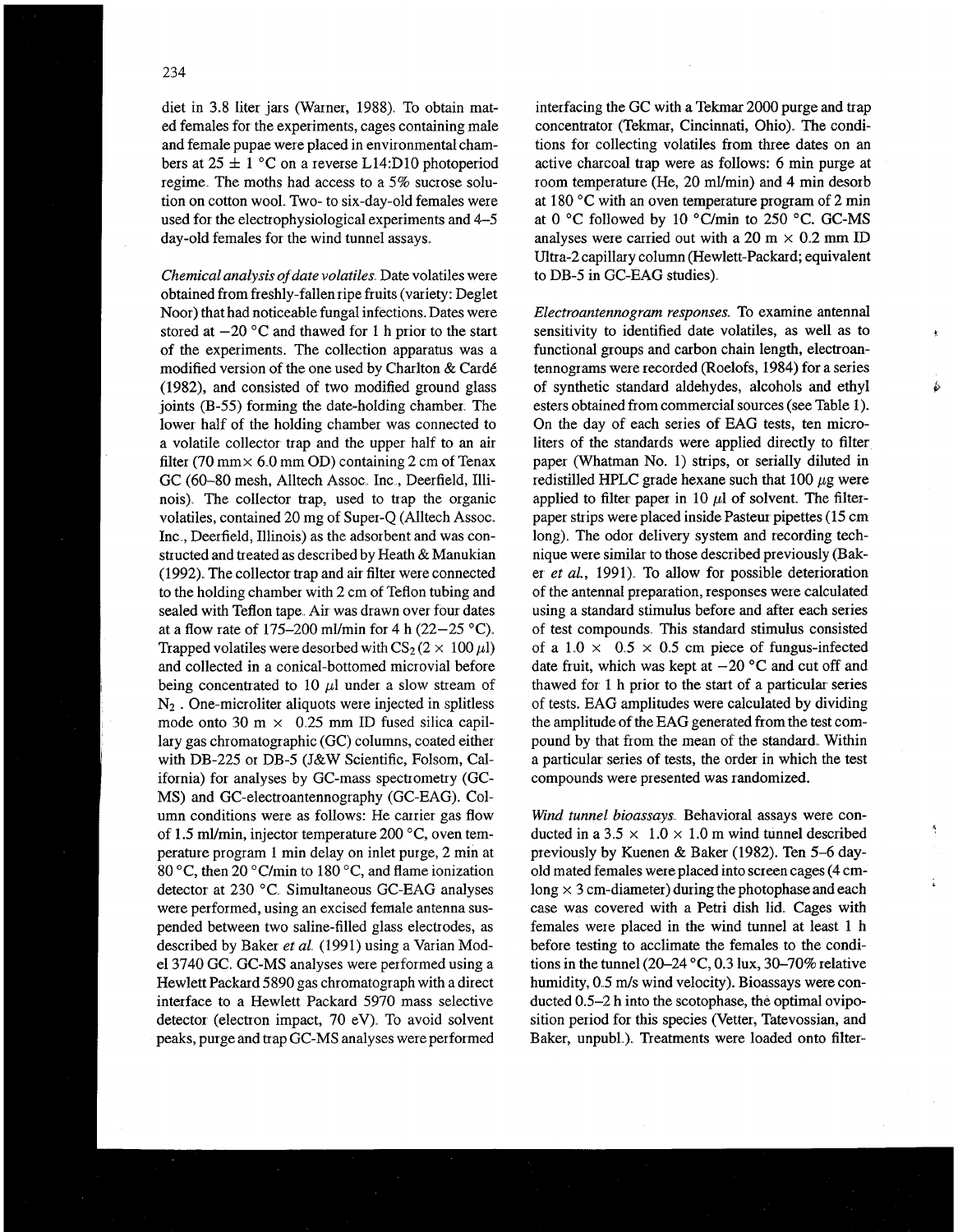*Table* **1** Calculated\* EAG amplitudes of female E *ceratontae* antennae in Iesponse to a series of alcohols, aldehydes, and ethyl esters, applied to filter-paper strips  $(\pm$  standard error, N = 10)

| Compound (10 $\mu$ l) | Chemical<br>purity $(\%)^a$ | Source <sup>b</sup> | $\overline{X} \pm SE$ | Compound $(100 \ \mu g)^c$ | Chemical<br>purity $(\%)^a$ | Source <sup>b</sup> | $\overline{X}$ ±SE |  |  |
|-----------------------|-----------------------------|---------------------|-----------------------|----------------------------|-----------------------------|---------------------|--------------------|--|--|
| Ethanol               | 100.0                       | A                   | $0.5 \pm 0.1$         | Ethyl butyrate             | 990                         | C                   | $0.5 \pm 0.2$      |  |  |
| 1-Propanol            | 99.5                        | B                   | $0.3 \pm 0.1$         | Ethyl hexanoate            | 99.0                        | C                   | $3.7 \pm 0.8$      |  |  |
| 2-Propanol            | 99.5                        | B                   | $0.4 \pm 0.1$         | Ethyl octanoate            | 99.0                        | C                   | $3.4 \pm 1.0$      |  |  |
| 1-Butanol             | 998                         | B                   | $1.0 + 0.2$           | Ethyl nonanoate            | 97.0                        | C                   | $2.2 \pm 0.8$      |  |  |
| 2-Methyl-1-propanol   | 99.5                        | B                   | $07 + 01$             | Ethyl decanoate            | 990                         | C                   | $1.9 + 0.5$        |  |  |
| Acetaldehyde          | 99.0                        | C                   | $0.7 + 0.2$           | 2-Phenvlethanol            | 98.0                        | B                   | $1.3 \pm 0.2$      |  |  |
| Benzaldehyde          | 990                         | B                   | $0.5 \pm 0.1$         | Phenylacetaldehyde         | 90.0                        | C                   | $1.3 + 0.4$        |  |  |
| Benzyl alcohol        | 99.0                        | B                   | $07 + 02$             | Date standard (mV)         |                             | ۰                   | $1.5 \pm 0.3$      |  |  |

\* EAG amplitudes were calculated by dividing the amplitude of the EAG generated from the test compound

by that from the mean amplitude of the date standard

<sup>a</sup> label information.

<sup>b</sup> U.S. Industrial Chemicals (A), Sigma Chemical Co (B), Aldrich Chemical Co. (C).

 $\degree$  applied in 10  $\mu$ l of hexane.

paper disks (Whatman No 1) affixed to metal clips complete with metal base (6 cm high) and placed on a  $15 \times 15$  cm sheet metal platform 15 cm above the floor of the tunnel, and 30 cm from the tunnel's upwind end. A control treatment consisted of three freshly thawed mouldy dates placed in an open-ended screen cage (4 cm-long  $\times$  3 cm-diameter) positioned vertically on a metal platform. Females were released 10 at a time, 1 m from the odor source and 15 cm above the tunnel floor. The cages were placed on a metal platform in the plume until the females took flight or until 5 min had elapsed. Females were scored for taking flight, locking-on to the plume and progressing upwind, flying to within 5 cm of the source, contacting the source, and depositing eggs on the source The numbers of moths performing each behavior were compared by using a  $\chi^2$  2 × 2 test of independence with Yates' correction (Steel & Torrie, 1960). Statistical significance was determined at the 0.05 level

# **Results**

*Chemical analysis of date volatiles* Combined GC-EAG analysis of the date volatiles consistently revealed distinct EAG responses coinciding with the elution of the synthetic standards acetaldehyde, ethanol, ethyl hexanoate, and 2-phenylethanol (Fig. 1). The presence of these compounds in date volatiles was confirmed by GC-MS by comparisons with the mass spectra of the synthetic standards, followed by confirmation by matching retention times on both the DB-5 and DB-225 capillary columns. The presence of acetaldehyde, ethanol, and ethyl hexanoate was confirmed in the absence of solvent by GC-MS, through analysis of date volatiles collected by the purge and trap concentrator The following compounds were also identified, but showed no EAG activity: acetic acid, 2-methyl- 1-propanol, 3-methyl- 1-butanol, and ethyl butyrate Although attempts were not made to quantify the collected compounds, the purge and trap analysis indicated that ethanol and acetaldehyde were emitted in larger quantities (100-3OOng range) than ethyl hexanoate or 2-phenylethanol  $(1-5$  ng range).

*Electroantennogram responses* EAG responses revealed that female antennae were far more responsive to ethyl esters and to two aromatic compounds than to other molecules to which they were exposed (Table 1). Of the four GC-EAG identified compounds, ethyl hexanoate was the most active compound, generating a response 3.7 times  $(\pm 0.8 \text{ SE})$  as great as that to the standard date material, followed by 2 phenylethanol with a response of 1.3  $(\pm 0.2 \text{ SE})$ . The EAG responses from ethanol and acetaldehyde could only be recorded using 10  $\mu$ l of undiluted compound and both compounds generated lower responses than the standard. Several other compounds were also tested, either because of their structural similarity to identified components or because they had been reported previously as plant volatiles. The strongest EAG responses were elicited by ethyl esters, gener-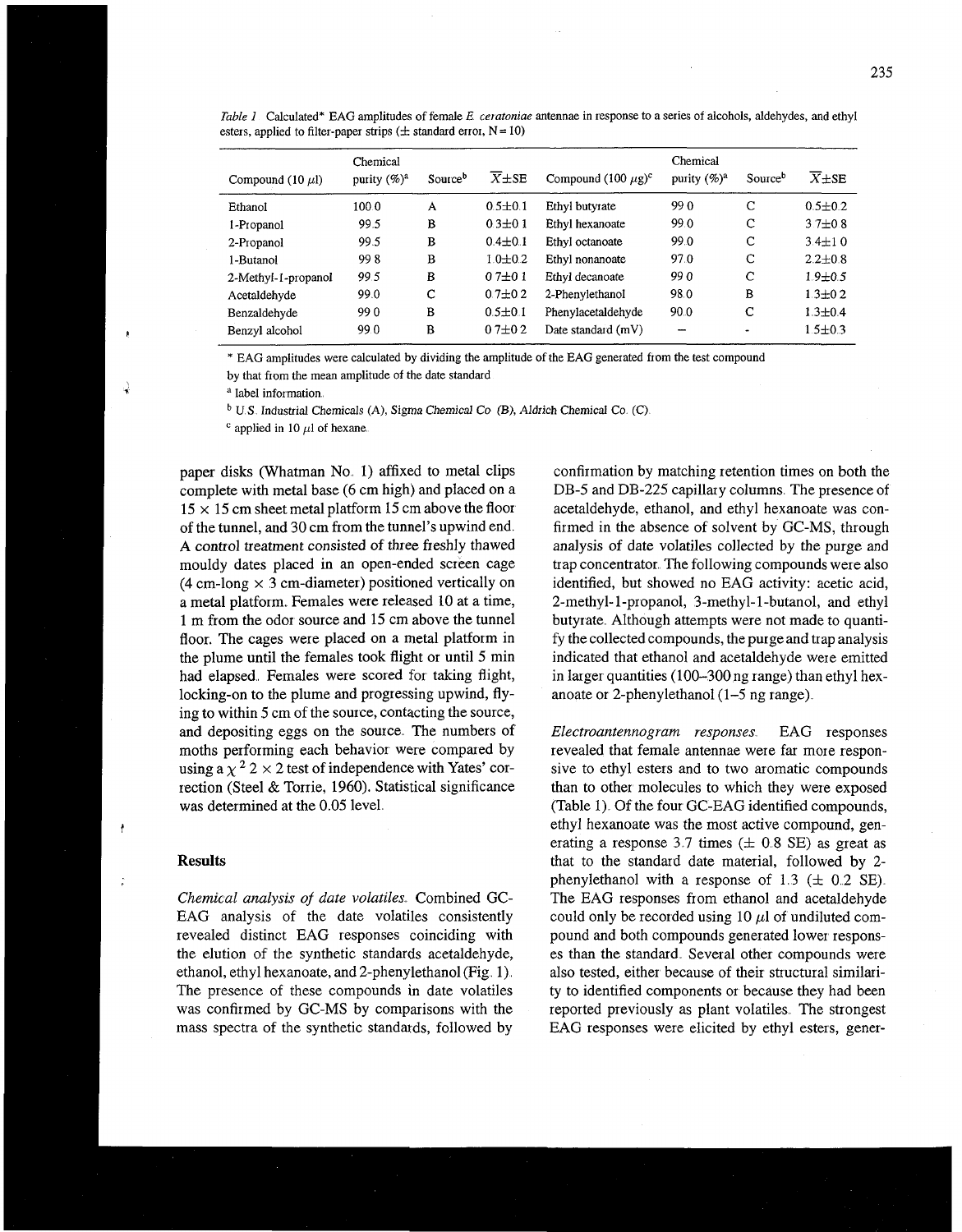

**Fg 1** Simultaneously recorded gas chromatogram (FID) of trapped volatile compounds from fungus-infected date fruits, *Phoenu ducfylijeru,*  on a DB-225 capillary column, and electroantennogram (EAG) from a female carob moth, *Ectomyelois ceratoniae*. Retention times of synthetic standards acetaldehyde (a), ethanol (b), ethyl hexanoate (c), and 2-phenylethanol (d) are indicated

ating responses 1 9-3 4 times as great as that to the standard. 2-Phenylethanol produced an EAG response similar to that of phenylacetaldehyde. The strongest response from an undiluted compound was recorded from 1-butanol  $(1.0 \pm 0.2$  SE).

*Wind tunnel bioassays* Mated female carob moths flew upwind to volatiles emitted from date fruits and 27% landed on the source (Table 2) After leaving the release cage, most of the females flew upwind in a zigzag pattern towards the date fruits **A** few moths flew to the fruits and landed, probed the dates with their ovipositors, and deposited eggs Others flew to within *5* cm of the date fruits and hovered for a short time before veering away or landing on the dispenser

platform Similar responses occurred to a filter paper disk treated with mixtures of volatile chemicals from date fruits. The carob moth females flew upwind and 3% landed on the source in response to 1 mg ethyl & hexanoate. The responses towards 1 mg ethyl hexanoate were not altered significantly by the addition of increasing amounts of ethanol, acetaldehyde, and \$ 2-phenylethanol, either alone or in combination. However, comparison between the 10 mg dosage of ethyl hexanoate and the 10 mg dosage of ethyl hexanoate in combination with 100 mg of both ethanol and acetaldehyde indicated significantly increased upwind flight and source location by the females to this 10: 100: 100 blend. Upwind flight and source contact were increased by this blend to levels not significantly different from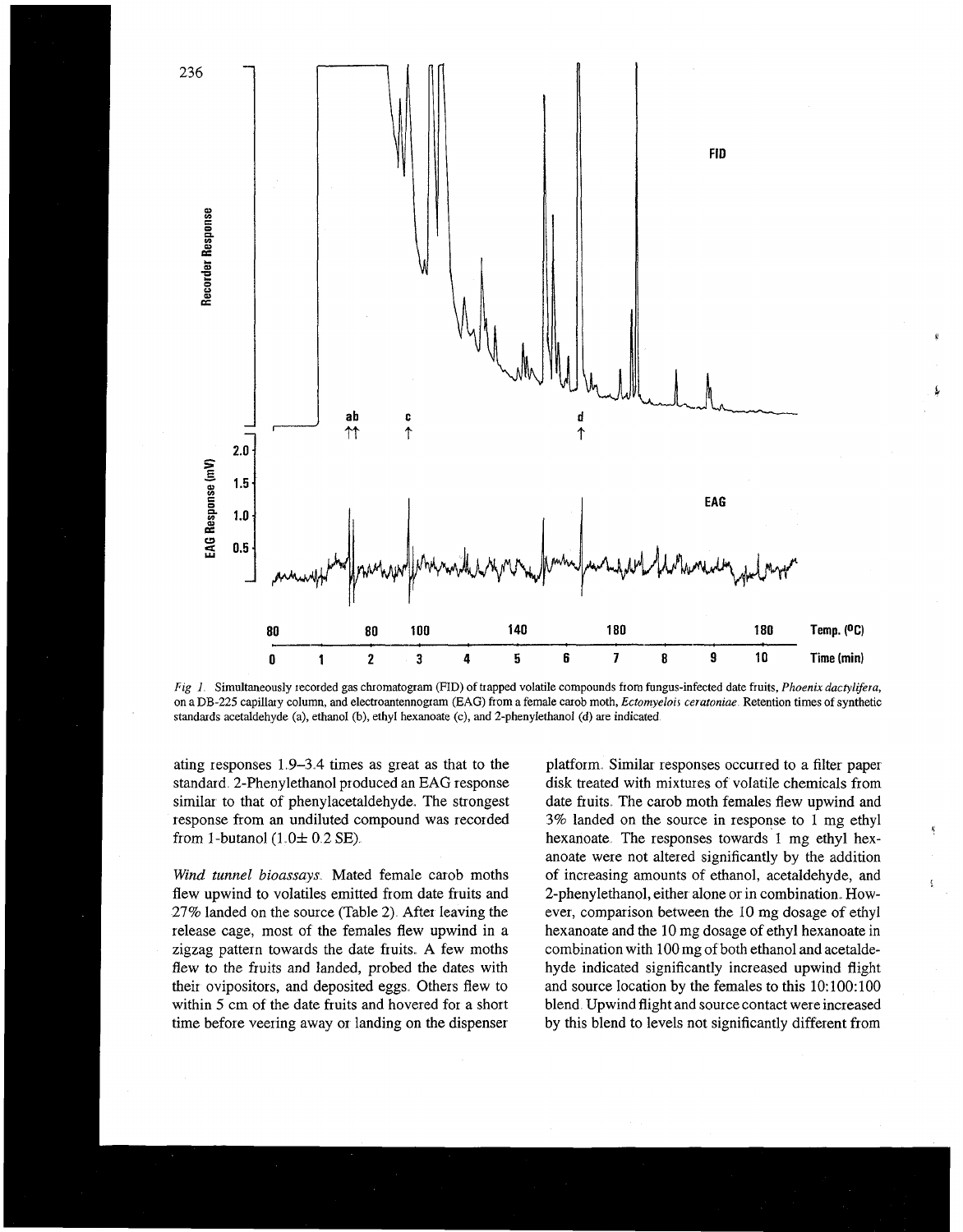| Ethyl<br>hexanoate | Ethanol | Acet-<br>aldehyde | 2-Phenyl-<br>ethanol | Taking flight &<br>locking-on $(\%)^b$ | Upwind flight<br>$(\%)^{\mathsf{b}}$ | Landing on the<br>source $(\%)^b$ |
|--------------------|---------|-------------------|----------------------|----------------------------------------|--------------------------------------|-----------------------------------|
| 1                  |         |                   |                      | 63bc                                   | 10cd                                 | 3c                                |
| 10                 |         |                   |                      | 63bc                                   | 3d                                   | 0c                                |
| 1                  | 10      |                   |                      | 70 <sub>bc</sub>                       | 0d                                   | 0c                                |
| 1                  |         | 10                |                      | 40d                                    | 0d                                   | 0c                                |
| 1                  | 10      | 10                |                      | 63bc                                   | 13cd                                 | 3c                                |
|                    | 100     | 100               |                      | 63bc                                   | 23bc                                 | 10bc                              |
| 10                 | 100     | 100               |                      | 93a                                    | 63a                                  | 37a                               |
| 100                | 100     | 100               |                      | 50bcd                                  | 13c                                  | 0c                                |
|                    |         |                   | 1                    | 23d                                    | 3d                                   | 0c                                |
| 1                  |         |                   | 1                    | 47cd                                   | 3d                                   | 0c                                |
|                    | 10      | 10                |                      | 63 <sub>b</sub>                        | 13cd                                 | 0c                                |
|                    | 10      | 10                | 10                   | 77ab                                   | 0d                                   | 0 <sup>c</sup>                    |
| 3 Dates            |         |                   |                      | 93a                                    | 47ab                                 | 27ab                              |

*Table 2.* Behavioral responses of female *E ceratoniae* in a wind tunnel to different mixtures of volatile chemicals identified from dates (mg)<sup>a</sup> and to date fruits (N = 30)

<sup>a</sup> Applied on filter-paper disks

<sup>b</sup> Percentages that have no letter in common are significantly different according to  $\chi^2$  (P<0.05)

those stimulated by date fruits Applying 100 mg of each of the three chemicals reduced considerably the numbers of moths that responded

# Discussion

 $\overline{z}$ 

We identified acetic acid, 2-methyl-1-propanol, 3 methyl-1-butanol, ethyl butyrate, ethyl hexanoate, ethanol, acetaldehyde, and 2-phenylethanol in the volatile chemicals released from fungus-infected date fruits The EAG responses revealed that female carob moth antennae were more responsive to the ethyl esters than to the other test compounds. Highest EAG responses were recorded with the 8- and 10-carbon length ethyl esters. These data suggest that there are relatively specific receptors on the antennae for these molecules The females' antennae also responded well (Table 1) to several other test compounds not found in our date samples. For example, phenylacetaldehyde, a floral compound described previously as stimulating upwind flight in Trichoplusia ni (Hübner) (Haynes  $et \ al., 1991$ , elicited an EAG response similar to that to 2-phenylethanol. The strongest EAG response to an undiluted short-chain alcohol was recorded for 1-butanol, a compound identified in fungus-infected carob fruits and reported as an oviposition stimulant for  $E$  ceratoniae (Gothilf et al., 1975).

Ethyl hexanoate has been identified as one of the volatiles from fermenting chapote fruit that attracts adult Mexican fruit flies (Anastrepha ludens Loew) (Robacker *et al.*, 1990, 1992). Our wind tunnel bioassay showed that ethyl hexanoate also attracted female carob moths Addition of both ethanol and acetaldehyde to ethyl hexanoate resulted in a level of source location similar to that found for date fruits. No such effect was noted for addition of 2-phenylethanol at the dosages tested. In our study, it appears that ethyl hexanoate elicits upwind flight in mated female carob moths, and to the best of our knowledge, represents a novel compound with regard to previously identified lepidopteran host odor attractants.

Volatile chemicals emitted from plants facilitate host-finding in a wide range of insects In Lepidoptera such volatile chemicals enable females to locate suitable oviposition sites, but may also allow male and female adults to find food (i.e., Phelan et al., 1991; Liu et al, 1988; Haynes & Baker, 1989; Landolt, 1989; Haynes et al., 1991; Tingle & Mitchell, 1992; Heath et al., 1992). Thus far there have been fairly few identifications performed of attractants for female Lepidoptera. Cantelo & Jacobson (1979) showed that phenylacetaldehyde was the chemical responsible for attracting many species of Lepidoptera to the bladder flower, Araujia sericofera (Brothero). Haynes et al. (1991) identified four volatile compounds from flowers of Abelia grandiflora (André) and showed in